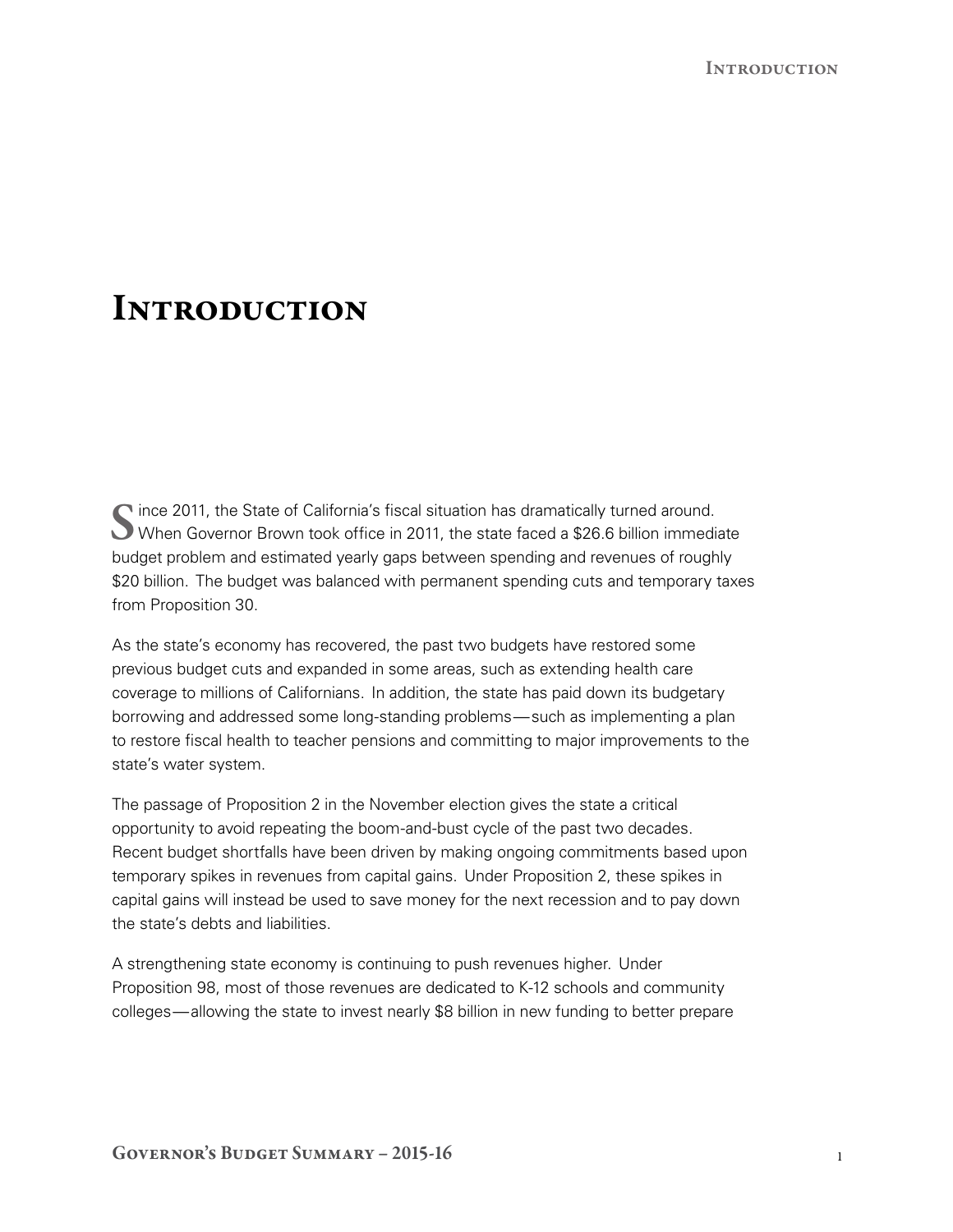students for college and career. Rising costs from health care reform, wildfires, and the spending imposed by the prison Receiver means that—despite the stronger revenues—the Budget remains precariously balanced after paying for existing obligations.

The state continues to have hundreds of billions of dollars in existing liabilities, such as deferred maintenance on its roads and other infrastructure and its unfunded liability for future retiree health care benefits for state employees and various pension benefits. These existing liabilities must be addressed.

### Maintaining Fiscal Balance Is an Ongoing Challenge

The fiscal stability from a balanced budget and a recovering state economy has been a welcome reprieve from the prior decade's massive budget shortfalls. Yet, maintaining a balanced budget for the long term will be an ongoing challenge—requiring fiscal restraint and prudence. As shown in Figure INT‑01, since 2000, the state's short periods of balanced budgets have been followed by massive budget shortfalls.



<sup>1/</sup> Budget shortfalls or surplus, measured by the annual Governor's Budget.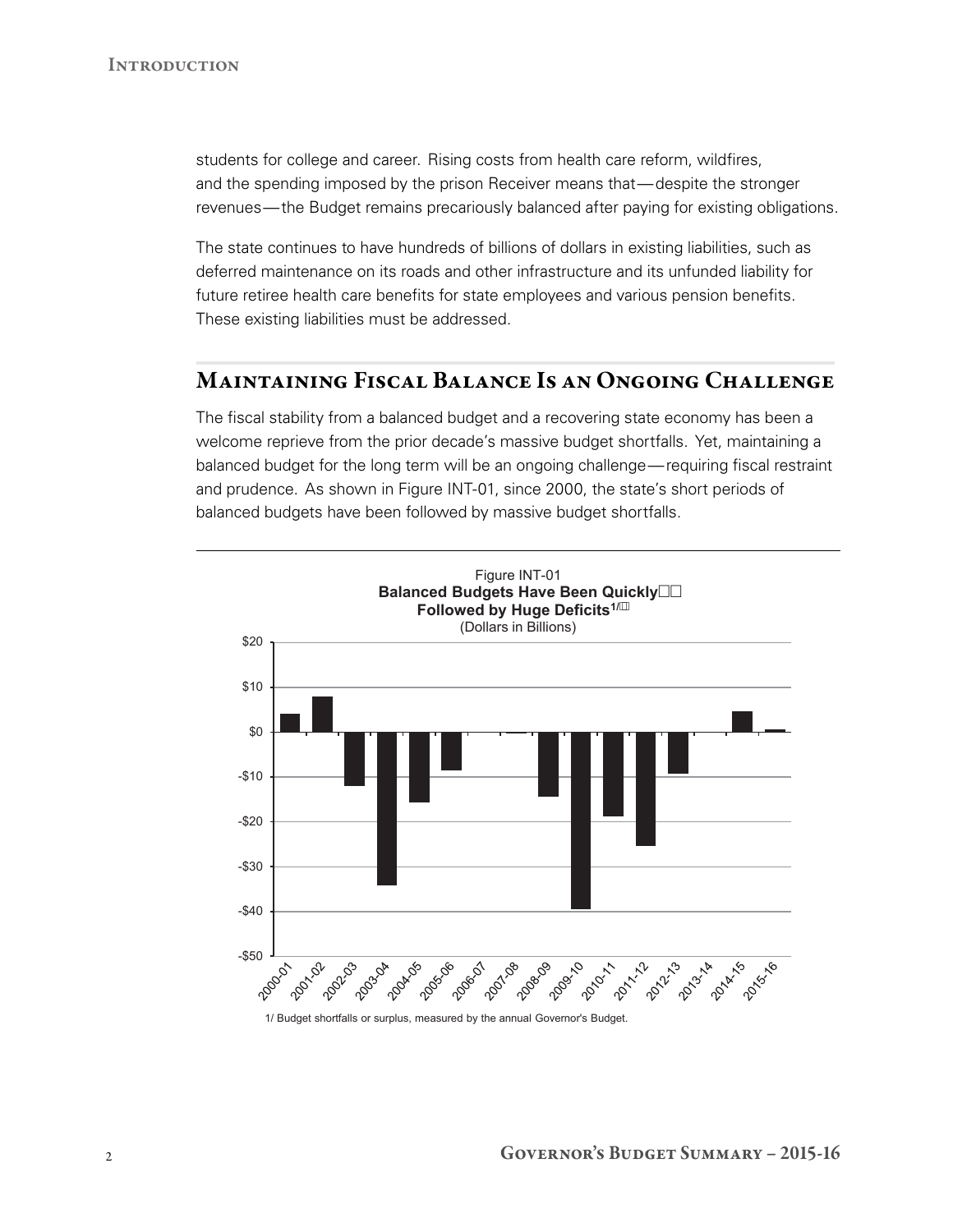The Budget assumes the continued moderate expansion of the economy. Yet, economic expansions do not last forever. In the post-war period, the average expansion has been about five years. The current expansion has already exceeded the average by nine months. While there are few signs of immediate contraction, another recession is inevitable.

With a funding plan that is as complicated as California's budget, there will continue to be year-to-year fluctuations, risks, and cost pressures. The federal government's policies have added hundreds of millions of dollars in costs in the past year alone. Depending on its implementation, changes in federal immigration policy could drive state program costs up by hundreds of millions of dollars more. Responding to the impacts of climate change, such as increasingly severe wildfire seasons, will continue to get more expensive. Rising health care costs could continue to consume a greater and greater share of the budget in Medi-Cal and for state employee and retiree benefits.

This coming year will be the last one with the full revenues of Proposition 30. The quarter-cent sales tax increase under the measure will expire at the end of 2016, and the income tax rates on the state's wealthiest residents will expire at the end of 2018. As it was intended, the measure has provided the state with increased resources on a short‑term basis to give the economy time to recover. Under the measure, the state has been able to restore funding for education and the safety net, expand health care coverage, and pay off its budgetary borrowing.

Still, as shown in Figure INT-02, the state has \$227 billion in long-term costs, debts, and liabilities. The vast majority of these liabilities—\$222 billion—are related to retirement costs of state and University of California employees. For the next 15 years, Proposition 2 provides a dedicated funding source to help address these liabilities, but that funding alone will not eliminate the liabilities. In addition, the state faces \$66 billion more in identified deferred maintenance on its infrastructure.

Already, the commitments that the state made in the past two years are straining the state's finances. Under a projection of current policies, the state would begin to spend more than it receives in annual revenues by 2018‑19 (by about \$1 billion). While forecasts four years into the future are subject to great uncertainty (and the state would have operating reserves on hand to maintain a balanced budget in that year), it is obvious that the state cannot take on new ongoing spending commitments.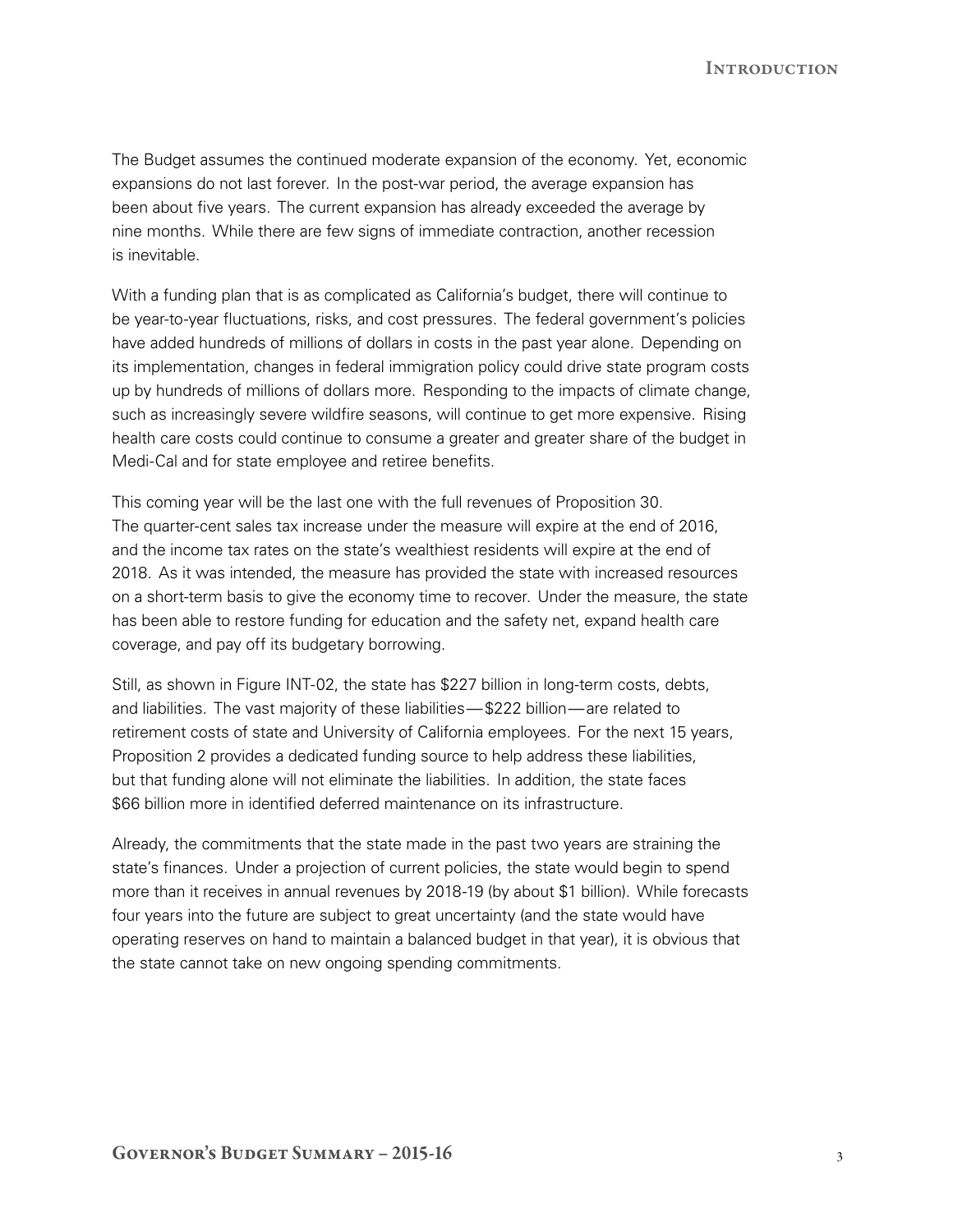#### Figure INT-02

#### **Debts and Liabilities Eligible for Accelerated Payments Under Proposition 2**

(Dollars in Millions)

|                                                                              | Outstanding<br><b>Amount at Start</b><br>of 2015-16 | <b>Proposed</b><br>Use of 2015-16<br>Accelerated<br>Payment |
|------------------------------------------------------------------------------|-----------------------------------------------------|-------------------------------------------------------------|
| <b>Budgetary Borrowing</b>                                                   |                                                     |                                                             |
| Loans from Special Funds                                                     | \$3,028                                             | \$965                                                       |
| Underfunding of Proposition 98-Settle-Up                                     | 1,512                                               | 256                                                         |
| Unpaid Mandate Claims for Local Governments (prior to 2004-05) <sup>1/</sup> | 257                                                 | $\Omega$                                                    |
| <b>State Retirement Liabilities</b>                                          |                                                     |                                                             |
| State Retiree Health                                                         | 71,773                                              | <sup>0</sup>                                                |
| <b>State Employee Pensions</b>                                               | 49.978                                              | <sup>0</sup>                                                |
| Teacher Pensions <sup>2/</sup>                                               | 74,374                                              | <sup>0</sup>                                                |
| Judges' Pensions                                                             | 3.371                                               | <sup>0</sup>                                                |
| Deferred payments to CalPERS                                                 | 530                                                 | $\Omega$                                                    |
| University of California Retirement Liabilities                              |                                                     |                                                             |
| University of California Employee Pensions                                   | 7,633                                               | <sup>0</sup>                                                |
| University of California Retiree Health                                      | 14,519                                              | <sup>0</sup>                                                |
| Total                                                                        | \$226,975                                           | \$1,221                                                     |

1/ Amount outstanding reflects \$533 million paid under the 2014 Budget Act trigger.

2/ The state portion of the unfunded liability for teacher pensions is \$19.932 billion.

### Implementing Major Initiatives

Over the past four years, the state has overhauled virtually every area of government. Many of the changes were driven by the need to balance the budget, while others were done to improve services to the public. The changes focus on providing core public services in the most efficient manner possible. The difficult and time-consuming task of making these initiatives successful remains a focus of the Administration.

- Local Control Funding Formula—The 2013 Budget overhauled the state's K-12 school financing system with the Local Control Funding Formula that targets the most new dollars to those districts serving English learners, students from low-income families, and youth in foster care— while giving all districts dramatically more flexibility to achieve their educational goals. The State Board of Education adopted significantly modified accountability procedures at its November 2014 meeting and will continue to review and revise spending regulations as necessary to improve student success.
- Public Safety Realignment—Due to overcrowding, rising costs, and a revolving door of offenders in the state's prisons, 2011 realignment shifted more responsibility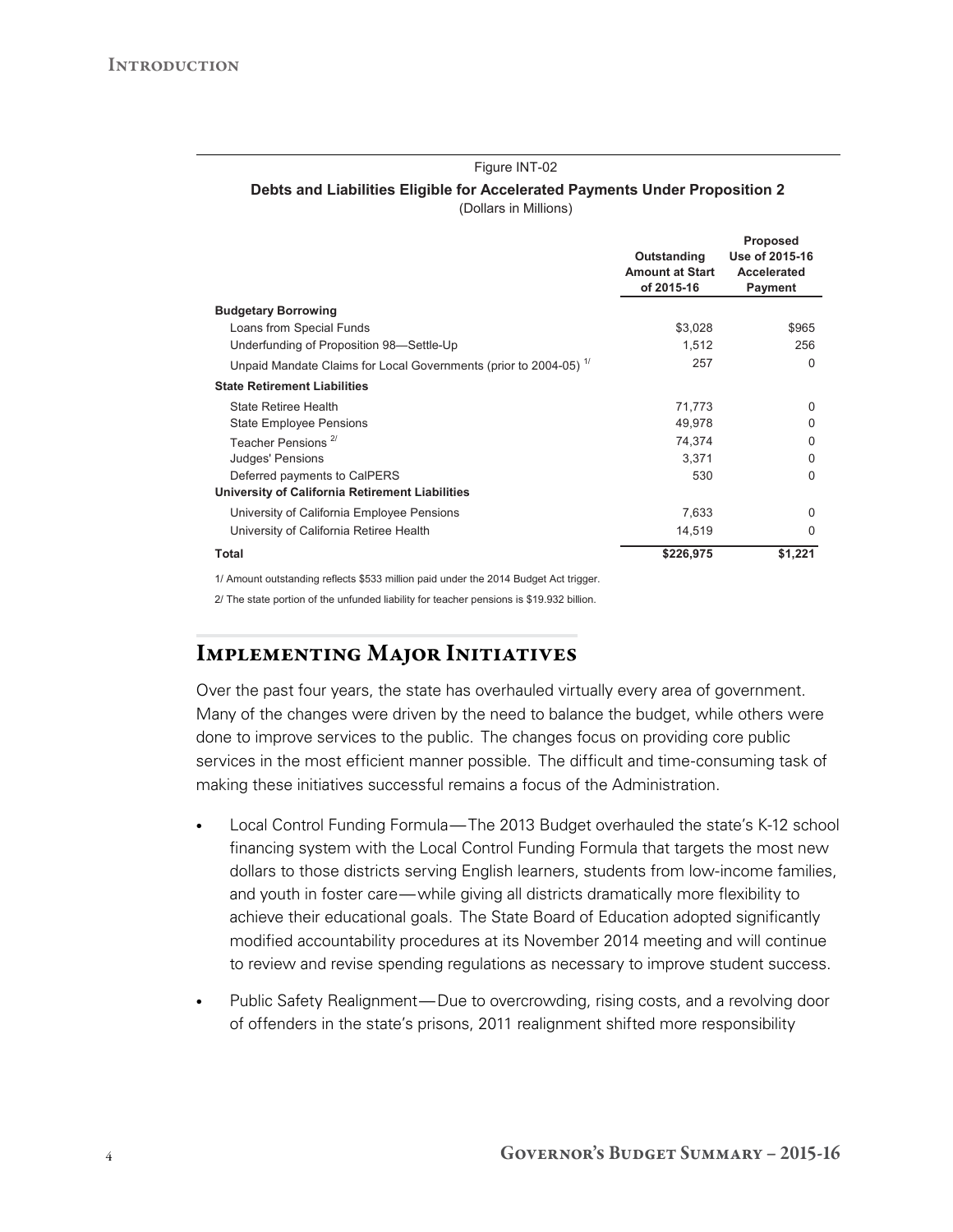for lower-level offenders to counties with an emphasis on improved rehabilitation and reduced recidivism. With upcoming benchmarks to meet the Three Judge Panel's overcrowding order and the implementation of Proposition 47 (passed at the November election), the state's correctional system will continue to undergo major changes in the next year.

- Health Care Reform—Due principally to the implementation of federal health care reform, Medi‑Cal caseload has increased from 7.9 million in 2012‑13 to an estimated 12.2 million this coming year. The program now covers 32 percent of the state's population. This tremendous expansion of health care coverage for low‑income Californians continues to be an administrative and financial challenge. The Budget is covering billions of additional dollars of expenses while computer systems must continue to be upgraded to handle the workload. The state has also greatly expanded its reliance on managed care health plans, including the Coordinated Care Initiative.
- Climate Change—The Budget proposes \$1 billion in Cap and Trade expenditures for the state's continuing investments in low carbon transportation, sustainable communities, energy efficiency, urban forests and high-speed rail. The successful implementation of these projects and continued and even steeper reductions in carbon pollutants are necessary to address the ongoing threat posed by climate change.
- Water Action Plan—The Water Action Plan is the Administration's five-year roadmap towards sustainable water management. The Budget includes the first \$532 million in expenditures from the Proposition 1 water bond to continue the plan's implementation.
- Redevelopment Dissolution—By the end of the budget year, the elimination of redevelopment agencies will have returned more than \$4 billion to cities, counties, and special districts to fund police, fire, and other critical public services. An additional \$5 billion will have been returned to K‑14 schools. Administering the orderly dissolution of almost 400 redevelopment agencies has been complex and time consuming. Oversight of the dissolution process has progressed to the point where the Budget proposes legislation to streamline the state review process to continue the wind‑down activities.
- Pension Reform—Over the past several years, the Administration, Legislature, and public employees have taken significant steps to reform public pension systems—protecting the retirement security of government workers while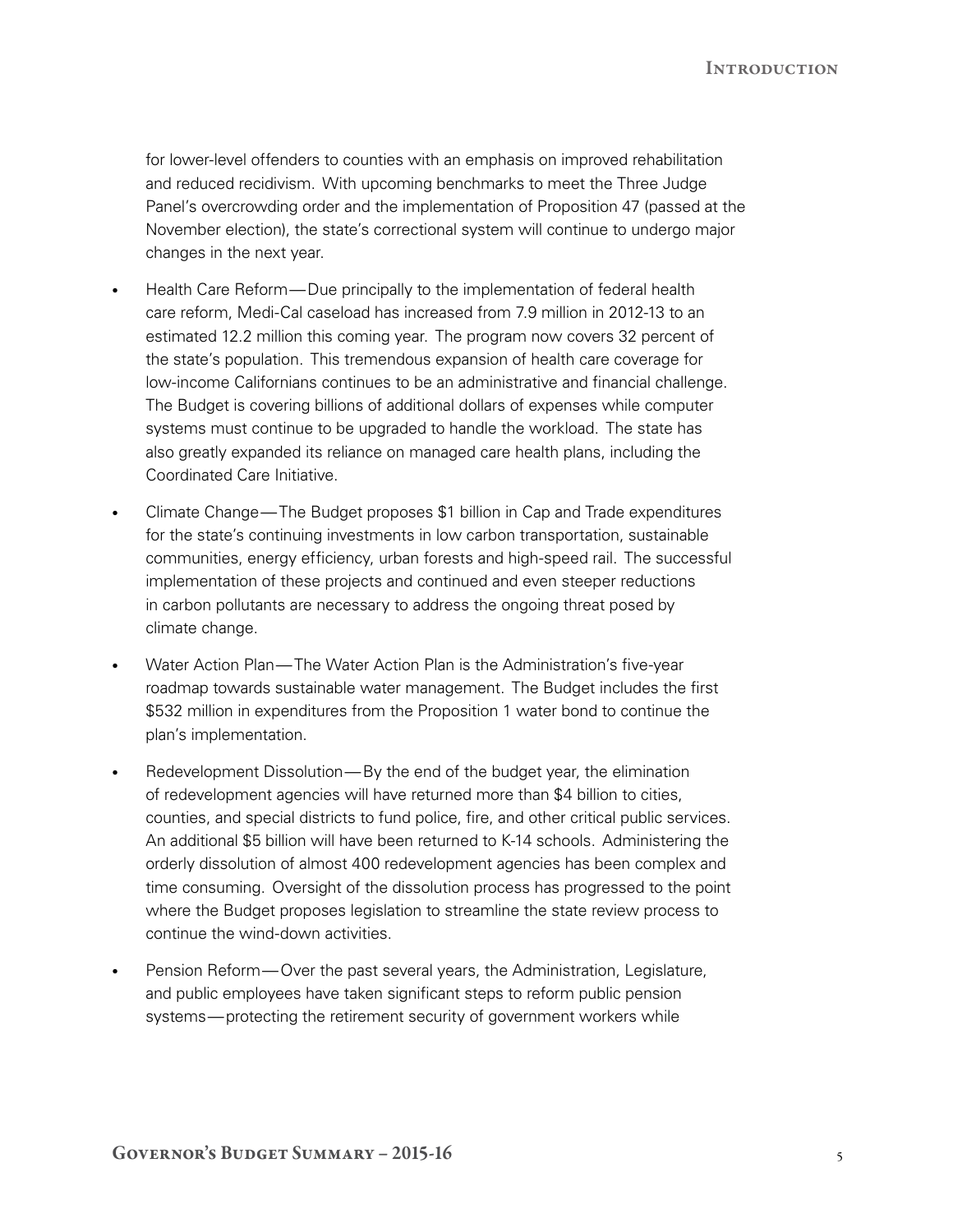controlling their costs. In 2012, pension reform increased cost sharing for employees, pushed back retirement ages, and restructured pension formulas. In 2014, the Governor signed a new funding plan to close a \$74 billion shortfall for teacher pensions over the next three decades. The Budget includes \$1.4 billion (\$371 million General Fund) to implement the second year of the teacher pension funding plan.

## CONTINUING TO INVEST IN EDUCATION

The Proposition 30 temporary taxes were premised on the need to increase funding for education. As shown in Figure INT‑03, the minimum guarantee of funding for K‑14 schools was \$56.6 billion in 2007‑08 and sank to \$47.3 billion in 2011‑12. From this recent low, funding has been at all-time highs since 2012-13 and is expected to grow to \$65.7 billion in 2015‑16, an increase of \$18.4 billion in four years (39 percent).



### **K-12 EDUCATION**

For K‑12 schools, funding levels will increase by more than \$2,600 per student in 2015‑16 over 2011‑12 levels. This reinvestment provides the opportunity to correct historical inequities in school district funding with continued implementation of the Local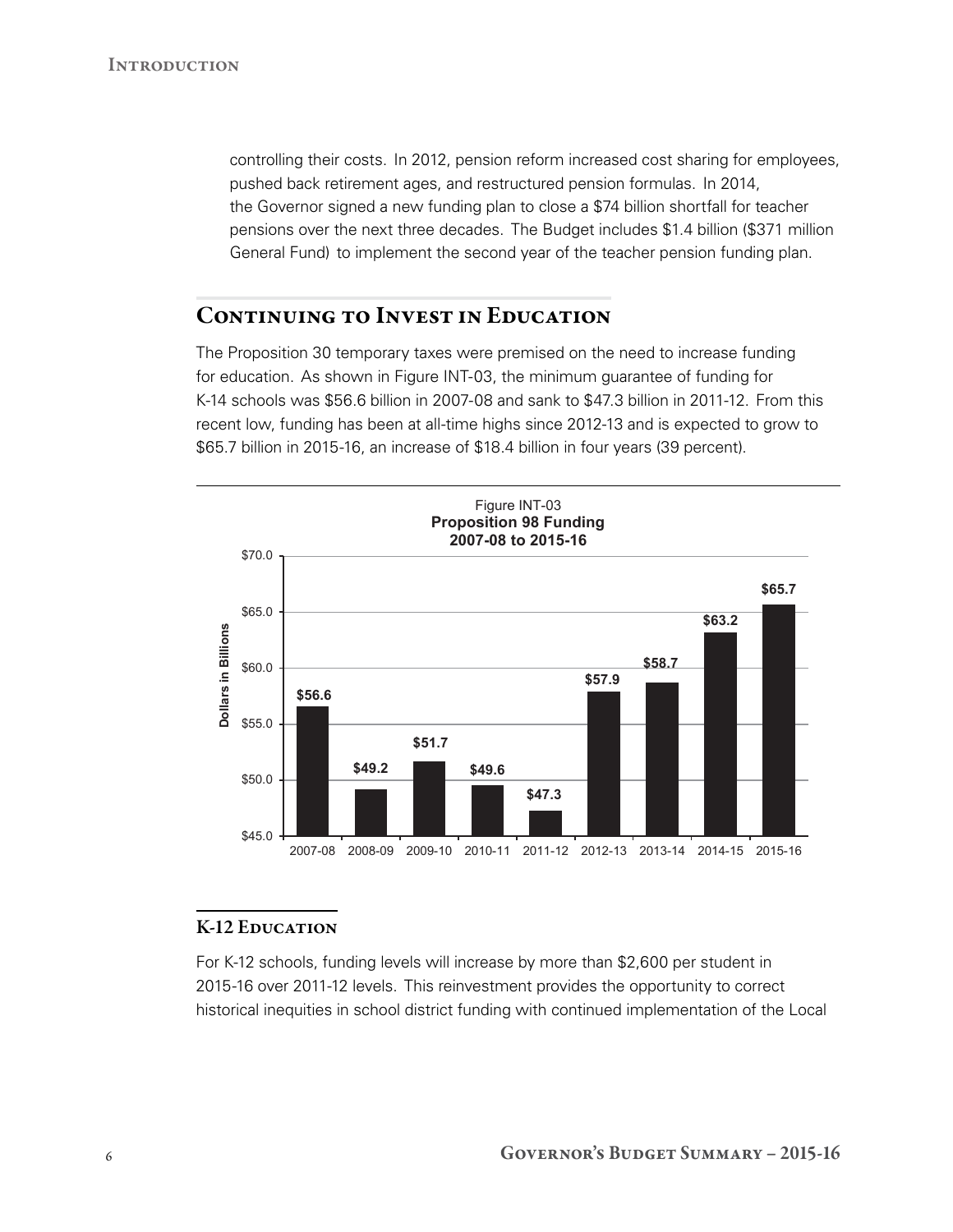Control Funding Formula. Rising state revenues means that the state can continue implementing the formula well ahead of schedule. When the formula was adopted in 2013‑14, funding was expected to be \$47 billion in 2015‑16. The Budget provides almost \$4 billion more—with the formula instead allocating \$50.7 billion this coming year.

#### Higher Education

The Budget also invests in the state's higher education system to maintain the quality and affordability of one of California's greatest strengths. By focusing on reducing the time it takes a student to successfully complete a degree, the universities can ensure their systems are financially viable over the long term. Increased funding must be tied to getting students their degrees in a timely manner, not just admitting more students.

The community colleges and the university systems must work together to develop innovative and ambitious approaches so students can successfully complete their degrees. The Budget expands community colleges' recent efforts to improve student success, with a particular focus on achievement in underrepresented student groups.

University tuition almost doubled during the recession, creating a hardship for many students and their families. The Budget commits \$762 million to each of the university systems that is directly attributable to the passage of Proposition 30. This increased funding is provided contingent on tuition remaining flat. All cost containment strategies must be explored before asking California families to pay even more for tuition.

#### Strengthening our Infrastructure

The construction and maintenance of key physical infrastructure is one of the core functions of state government. Infrastructure and capital assets allow for the delivery of public services and the movement of goods across the state—both essential components in fostering the state's long-term economic growth. Despite the investment of tens of billions of dollars over the past decade, the state's identified infrastructure demands continue to grow.

The deferred maintenance on existing state infrastructure, including roads, bridges and facilities is staggering—estimated to total \$66 billion. The Budget includes \$478 million (\$125 million General Fund) for critical deferred maintenance at the universities and community colleges and in state parks, prisons, state hospitals and other state facilities.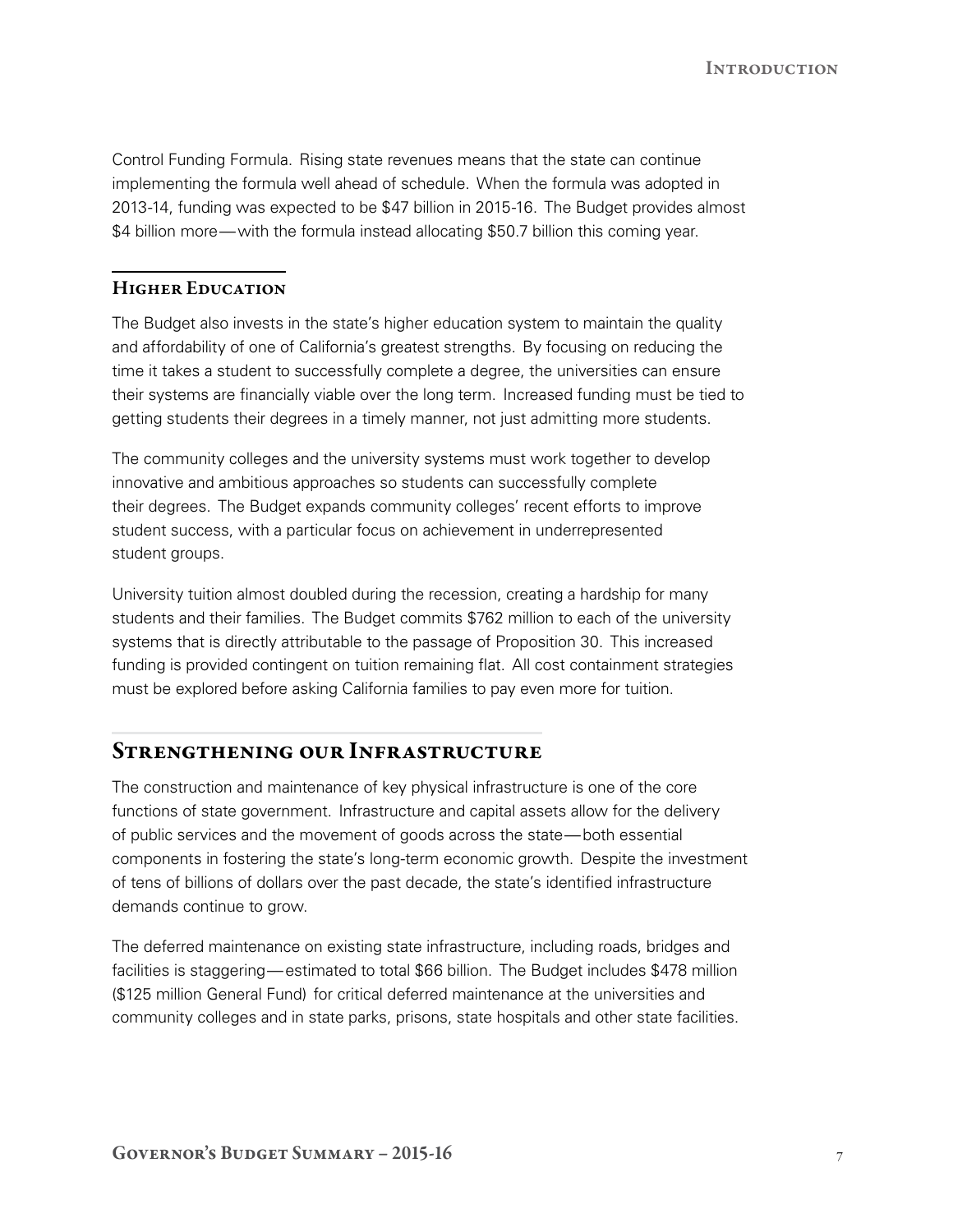The state's largest deferred maintenance is on its highways, roads and bridges. Annual maintenance and repairs are billions more than can be funded annually within existing resources. The state must address deferred maintenance on the state's highways and key freight corridors through expanded and ongoing funding sources.

The Budget also supports improved management of our water resources. The Budget begins implementation of the water bond with funding for safe drinking water, water reliability and groundwater sustainability. It also includes the last \$1.1 billion in expenditures from the 2006 flood bond to bolster the state's protection from floods.

### Addressing Poverty and Income Inequality

For the last several years, the Census Bureau has reported that about 16 percent of California residents are living in poverty—slightly above the national average of 14.9 percent. The Census Bureau's supplemental measure of poverty, which considers broader measures of income and the cost of living, reflects a poverty rate of 23.4 percent (a three‑year average). Additionally, while the state's economic condition has improved since the Great Recession, the increase in wages and salaries has been uneven—with much of the gains being made by the state's wealthiest residents.

California has an extensive safety net for the state's neediest residents who live in poverty, and the state has maintained those core benefits despite the recession. Compared to other states, California provides broader health care coverage to a greater percentage of the population, including in‑home care, and guarantees access to services for persons with developmental disabilities. California makes available higher cash assistance to families, continues that assistance to children after their parents lose eligibility, and provides extensive child care to working families with children up to age 13. Finally, the state provides generous financial aid to those seeking higher education.

In the past two years, the recovering economy has allowed the state to take even greater steps to assist the state's neediest residents. The implementation of health care reform has increased coverage under Medi-Cal to an additional 4 million Californians in just three years. The Local Control Funding Formula is concentrating the greatest school funding to those students with the greatest needs. The state increased the minimum wage by 25 percent, to \$10 per hour, and guaranteed that 6.5 million workers are eligible for sick leave.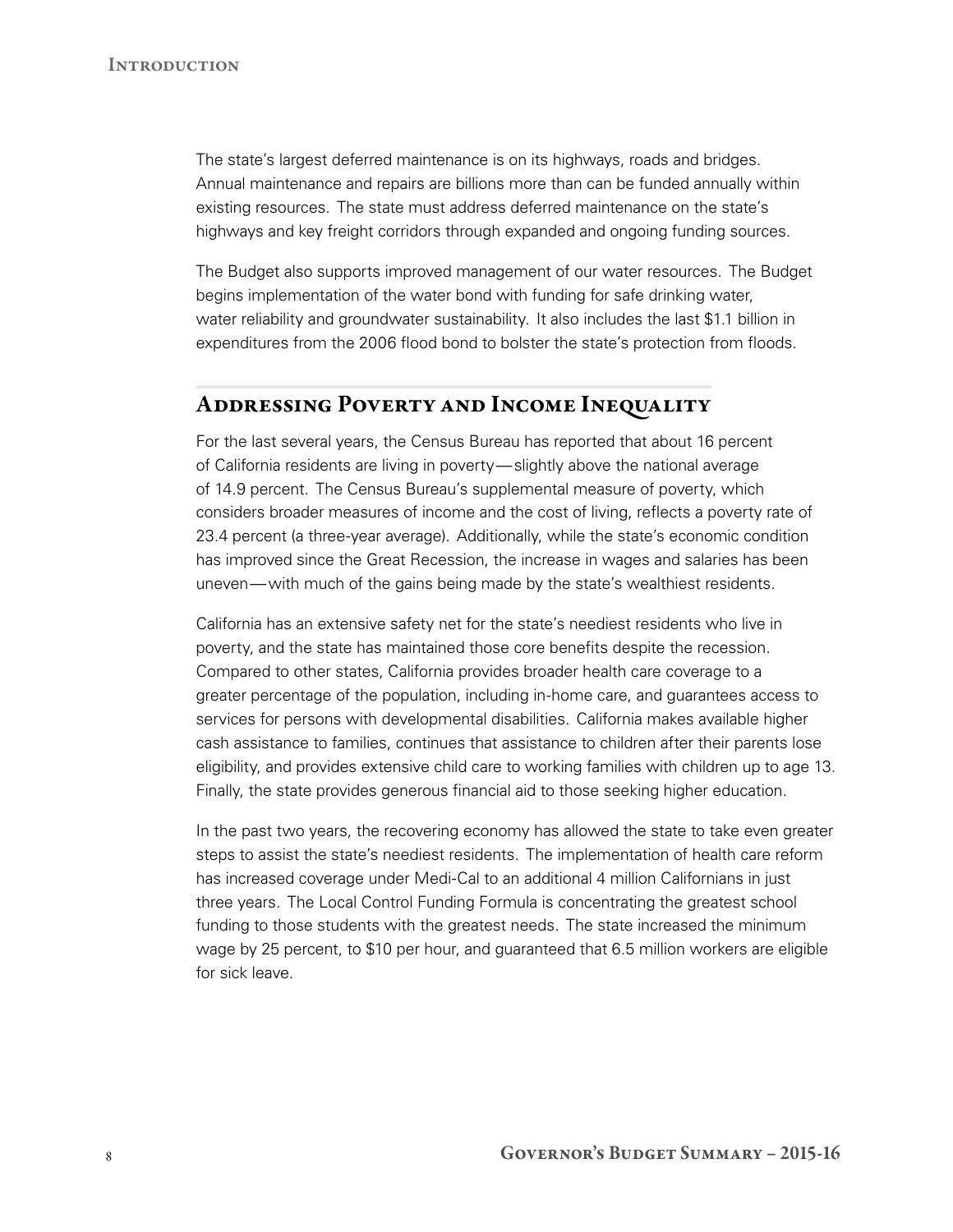Despite these steps, millions of Californians remain in poverty and more can be done. Educational investments that provide tangible skills desired by employers (such as basic literacy, graduation from high school, certificate programs and college degrees) will increase individuals' earning potential and provide a permanent path out of poverty. The Budget provides over \$1.2 billion in funding to support a coordinated framework for adult education, career technical education, workforce investment, and apprenticeships. These funds are intended to provide training and education to workers in California so they can develop the skills they need for self-sufficiency and greater personal advancement.

#### Saving Money and Paying Down Debts and Liabilities

Proposition 2 was designed to help the state save when times are good. With a stock market that continues to surge, higher revenues from capital gains will both be saved and used to pay down debts. By the end of the year, the state's Rainy Day Fund will have a total balance of \$2.8 billion. The Budget spends an additional \$1.2 billion from Proposition 2 funds on paying off loans from special funds and past liabilities from Proposition 98.

In addition, the Budget repays the remaining \$1 billion in deferrals to schools and community colleges, makes the last payment on the \$15 billion in Economic Recovery Bonds that was borrowed to cover budget deficits from as far back as 2002, and repays local governments \$533 million in mandate reimbursements.

#### Addressing the Retiree Health Unfunded Liability

The state's largest long-term liabilities are related to retirement costs for government employees. Retirement‑related liabilities total \$222 billion. As described above, the Governor and Legislature over the past several years have taken significant steps to address the long-term costs of pensions. The state must now turn its attention to the \$72 billion unfunded liability that exists for retiree health care benefits.

State health care benefits for retired employees remain one of the fastest growing areas of the state budget. In 2001, retiree health benefits made up 0.6 percent of the General Fund budget (\$458 million) but today absorb 1.6 percent (\$1.9 billion).

The state's pay-as-you-go system for retiree health benefits is not working. As shown in Figure INT‑04, without action, the state's unfunded liability will grow to \$100 billion